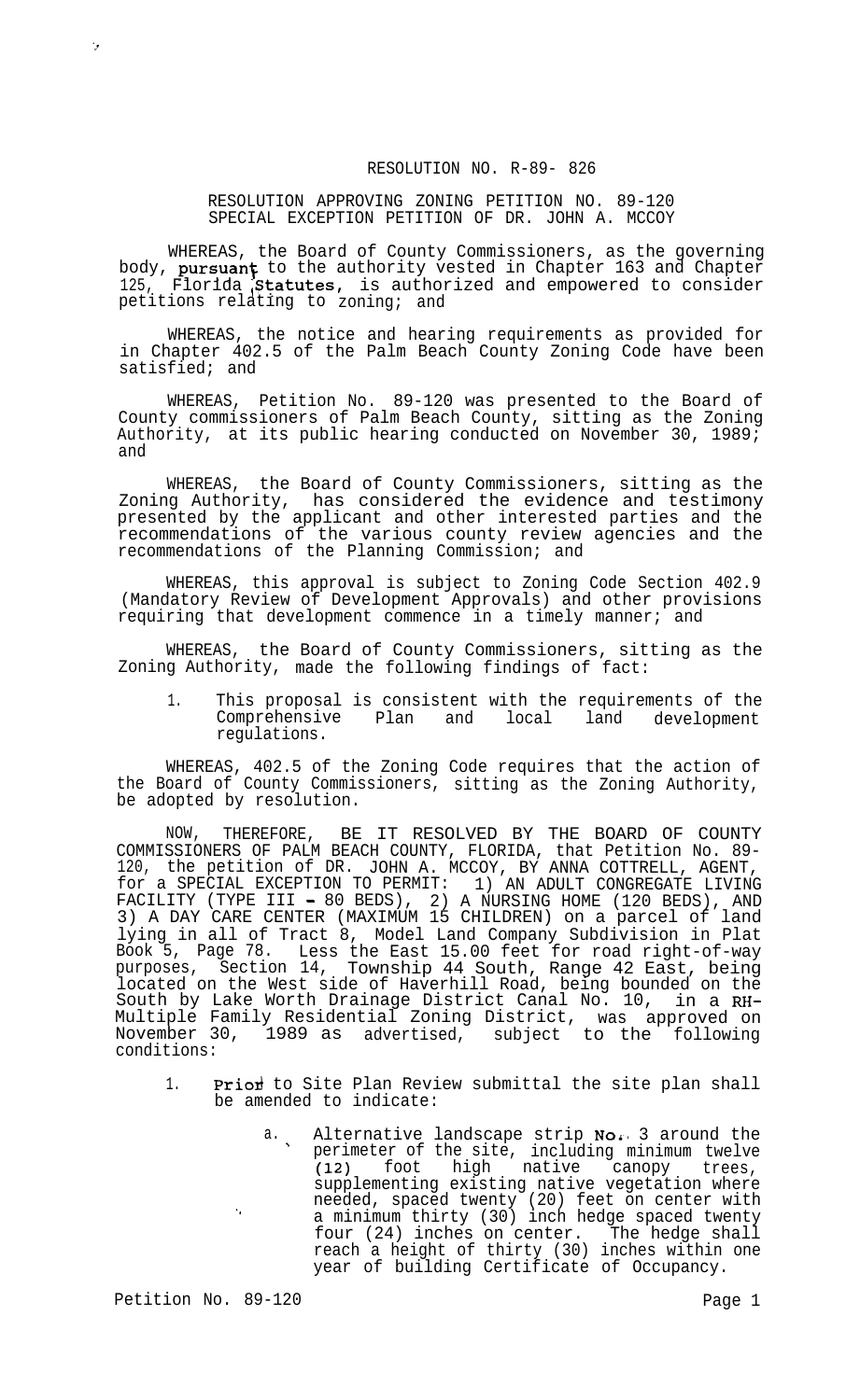b. Maximum building height of thirty (30) feet.

- 2. If needed the petitioner shall reduce the number of parking stalls to allow for the preservation of existing vegetation on site.
- 3.  $\mathop{\mathtt{Prid}}\nolimits_{\mathcal I}$  to site plan review the petitioner shall submit a  $\mathsf{tree}^!$  survey to locate and verify the preservation of existing slash pines within all perimeter landscape strips, interior landscape islands and medians and open space areas.
- 4. The petitioner shall submit an Alternative Landscape Betterment plan at the time of Site Plan Review Committee submittal to allow some flexibility in the elimination of parking stalls and subsequent relocation of interior landscape islands which will allow for the preservation of more slash pines.
- 5. Security lighting shall be shielded, low intensity maximum height of fifteen (15) feet and directed awa $\rm \bar{y}$ from nearby residences and right-of-way.
- 6. Use of the site shall be limited to an eighty (80) bed Congregate Living Facility, a one hundred twenty (120) bed Nursing Care Facility and a maximum fifteen (15) Child Day Care Facility.
- 7. Sewer service is available to the property. Therefore, no septic tank shall be permitted on the site.
- 8. Water service is available to the property. Therefore, no well shall be permitted on the site to provide potable water.
- 9. The Developer shall provide discharge control and treatment for the stormwater runoff in accordance with all applicable agency requirements in effect at the time of the permit application. However, at a minimum, this development shall retain onsite the stormwater runoff generated by a three (3) year-one (1) hour storm with a total rainfall of 3 inches as required by the Permit Section, Land Development Division. In the event that the subject site abuts a Department of Transportation maintained roadway, concurrent approval from the Florida Department of Transportation will also be required. The drainage system shall be maintained in an acceptable condition as approved by the County Engineer. In the event that the drainage system is not adequately maintained as determined by the County Engineer, this matter will be referred to the Code Enforcement Board for enforcement.
- 10. The property owner shall pay a Fair Share Fee in the amount and manner required by the "Fair Share Contribution for Road Improvements Ordinance" as it presently exists or as it may from time to time be amended; The Fair Share Fee for this project presently is  $$21,890.00$  (398 trips X  $$55.00$  per trip).
- 11. Prior to issuance of a building permit, a Unity of Title must be filed for the property.